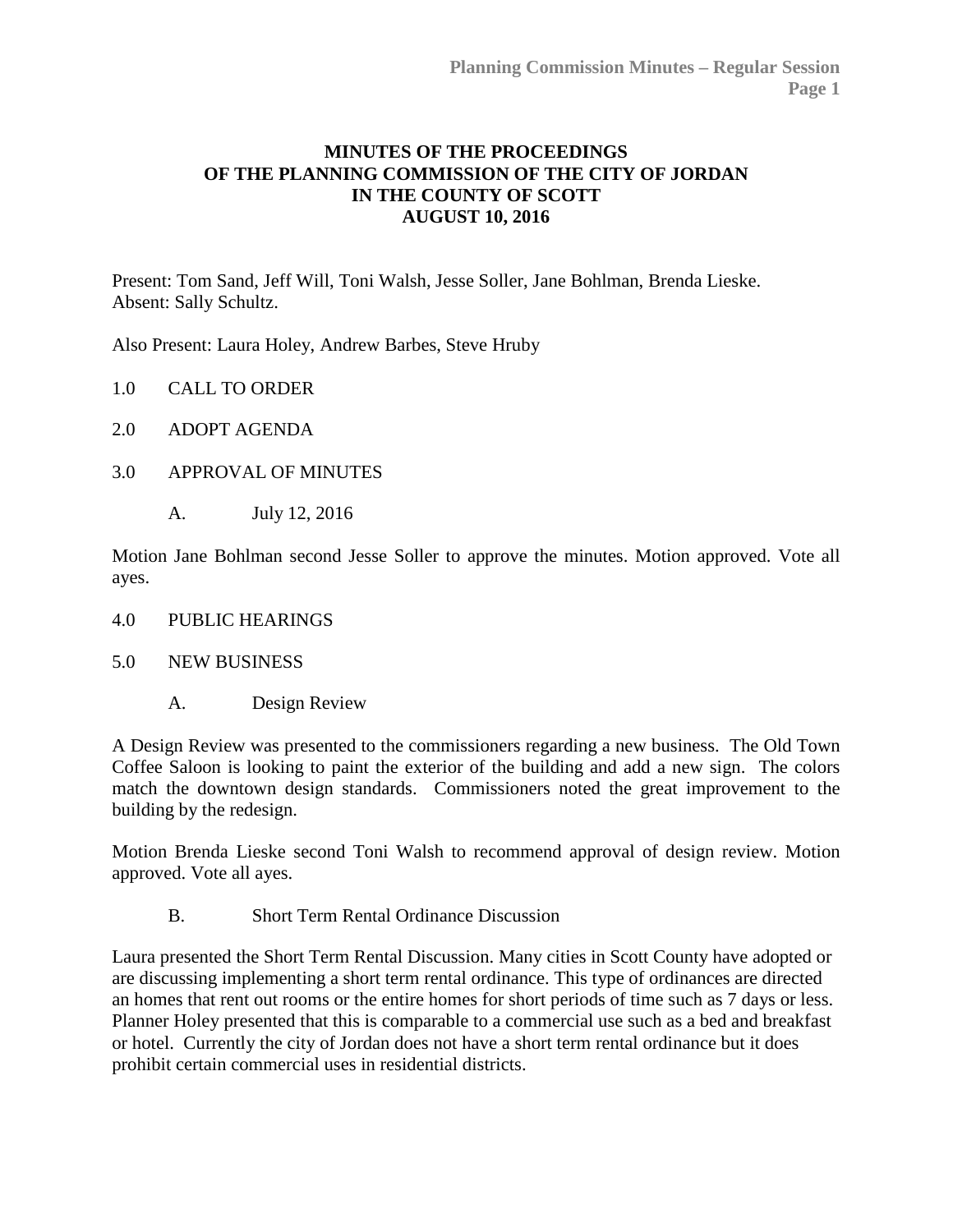Councilmember Leiske stating that it is being proactive and good to look at these topics now before they become an issue. Commissioner Walsh questioned the downside to allowing this. Planner Holey noted that many neighbor tend to not look favorable at this use in the residential areas. There are often complaints of noise, parking and high traffic. Planner Holey stated that this use would be suited for the homes in the downtown and conflicts with the residential districts. Councilmember Will noted that people should be able to rent their homes out if they choose. Commissioners discussed this topic and asked that it be put on next month's agenda.

C. [Pole Building Code Definition Discussion](http://jordan-mn.granicus.com/wordlinkreceiver.php?clip_id=8dd23d15-70e4-4a0e-9539-00c9049924de&meta_id=feff4249-1695-457d-a7d4-ac11780848a9&time=1669)

Laura presented the Pole Building Construction Definition Discussion. Staff has been working with many different builders regarding construction in the Industrial Districts. Many builders are asking to build Pole-like construction, which is listed as prohibited in the Architectural Control and Building Materials Chapter of the City Code. Staff is asking the Planning Commission to review and discuss different options to add a definition to the City Code to better clarify a Pole Building. Steve, with Morton Buildings, spoke about the types of building they typically construct as an example of new variations of pole buildings.

Councilmember Will suggested we move forward adopting the post beam construction definition provided in the memo but to name is as pole building in our code.

Motion Brenda Lieske second Toni Walsh to call for a Public Hearing to add the definition of Pole Building to the City Code. Motion approved. Vote all ayes.

D. [Lot Combination for Police Station](http://jordan-mn.granicus.com/wordlinkreceiver.php?clip_id=8dd23d15-70e4-4a0e-9539-00c9049924de&meta_id=f911ceb1-5e80-4a86-aba9-0cc3b164ce14&time=3428)

Laura gave an update on the lot combination for the new police station. This item was prepared by the city attorneys for planning commissioners to review the proposed lot combination.

Motion Jeff Will second Toni Walsh to make a positive recommendation on the Lot Combination for Police Station to the City Council. Motion approved. Vote all ayes.

## 6.0 OLD BUSINESS

A. [Comprehensive Plan Schedule](http://jordan-mn.granicus.com/wordlinkreceiver.php?clip_id=8dd23d15-70e4-4a0e-9539-00c9049924de&meta_id=3e5f0c6f-2f79-4c62-9924-1fa24cac1ecf&time=3587)

Laura gave an update on the Comprehensive Plan Schedule and anticipated the housing chapter to be reviewed on the next agenda.

## 7.0 [PLANNERS REPORT](http://jordan-mn.granicus.com/wordlinkreceiver.php?clip_id=8dd23d15-70e4-4a0e-9539-00c9049924de&meta_id=7a9dd6e5-5fd4-4384-962a-35a5f500950a&time=4002)

- A. Next Regular Meeting- September 13, 2016
- B. [General Update](http://jordan-mn.granicus.com/wordlinkreceiver.php?clip_id=8dd23d15-70e4-4a0e-9539-00c9049924de&meta_id=585f1b5c-e909-48cd-8eb6-c83e3b14ed06&time=4009)
- C. [Accessory Dwelling Units Discussion](http://jordan-mn.granicus.com/wordlinkreceiver.php?clip_id=8dd23d15-70e4-4a0e-9539-00c9049924de&meta_id=3bbf62d4-3d3c-4ae3-b7d6-adcdca319d46&time=4045)